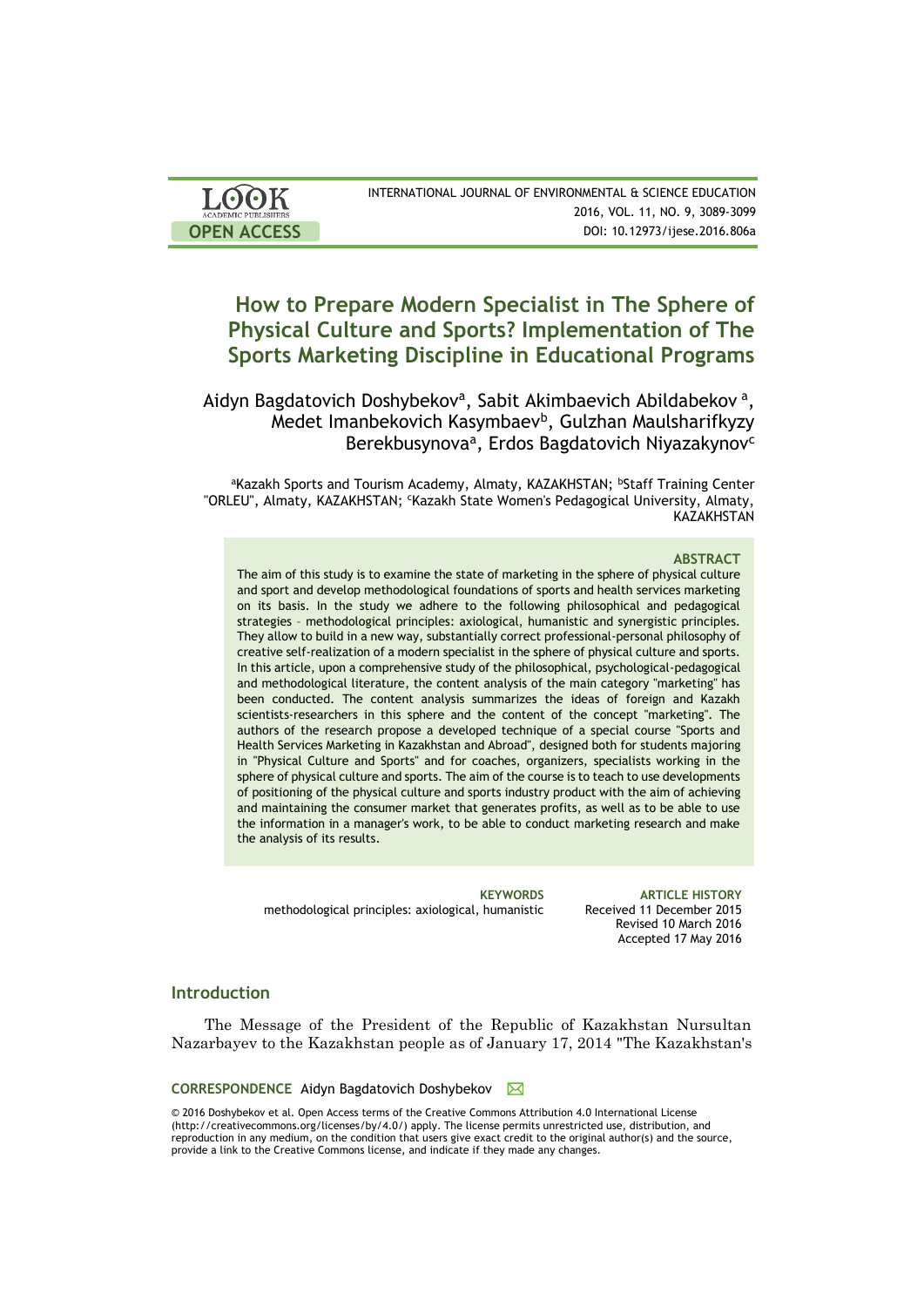way-2050: A common goal, common interests, common future" states that "Our way to the future is connected with the creation of new opportunities for achieving potential of Kazakhstan citizens. A developed country in the 21st century consists of active, educated and healthy citizens" (Message of President Nursultan Nazarbayev…).

Nowadays, in Kazakhstan the industrial-innovation policy has been developed and is being implemented, tasks on achieving sustainable economic and social progress of the country, developing various sectors of economy, its infrastructure and improving the population's real incomes have been set, reforms in the sphere of management, science, education, in the health care system and in other industries and spheres have been designed. Their implementation depends on the development of theory and practice of marketing activities at all levels of the market management hierarchy, which necessitates the development of marketing in our country (Lovelock 2005).

In the conditions of formation of market relations in the Republic of Kazakhstan there occurs an intensification of management and economic activities of sports and physical training organizations that are diverse in scale, in their organizational and legal forms and functional orientation, but also the activities of all workers in the sphere "Physical culture and sports". In this regard, the requirements for professional training in physical culture and sports are radically changing. When studying in high school specialists should learn the theory and practice of modern management and market economy, but they also should form corresponding thinking, acquire the elements of managerial and economic behavior culture and self-determination in the sphere of sports business (Esimzhanova 2001).

Popular physical culture is developing at the present time from the perspective of government control through a network of relevant departments of sports committees at various levels and business activities – through a network of private enterprises providing services in the sphere of physical culture. It should be noted that the list of services provided by private firms is much wider. In our opinion, this is due to the fact that they respond to possible requests of potential customers much faster and the sports and health services market is in the early stages of its development.

It is well-known that the market is subject to the basic economic laws, but we suppose that it has its own peculiarities, and thus it is impossible to mechanically use marketing management principles in the sports and health services market due to its specificity. Health and, in a broader sense, a healthy lifestyle are the categories to which the vast majority of the population of Kazakhstan pays their attention in last case. This is a problem of all enterprises, without exception, working in the sports services sphere; this problem restrains their development (Koshaev 1999).

The marketing management system is aimed at ensuring the competitiveness of enterprises, and in this context the quality of marketing management has a leading position, including in the sphere of sports and health services.

Service marketing, especially sport and health services marketing, especially as to the pedagogical management, is less studied and applied in our country than product marketing, and therefore it requires to be constantly studied, developed and implemented in practice. The quality of a service and, consequently, its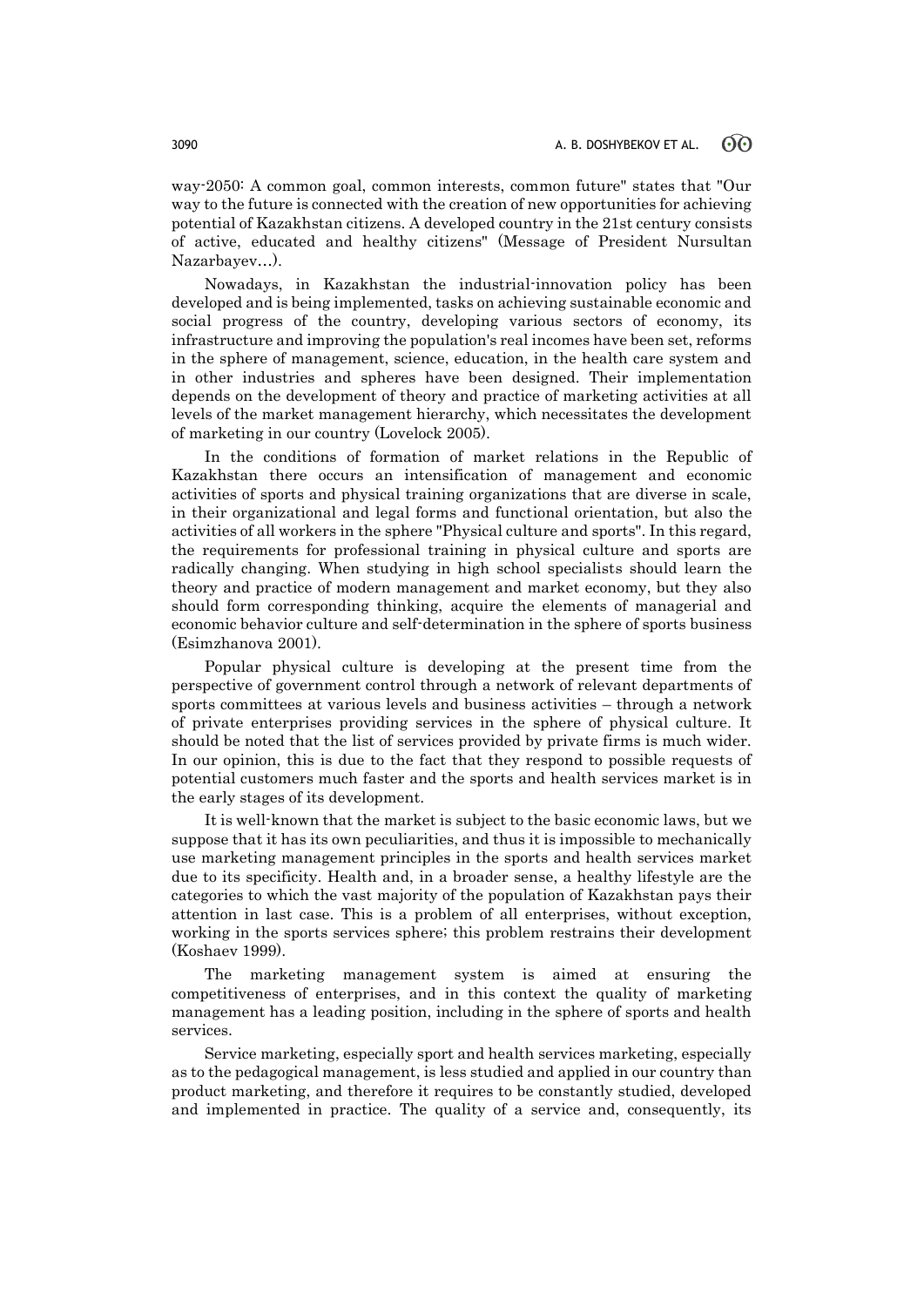#### 60 INTERNATIONAL JOURNAL OF ENVIRONMENTAL & SCIENCE EDUCATION 3091

competitiveness to some extent, are evaluated only after its provision to a specific consumer. The above statements determine the relevance of the study.

However, the analysis of various scientific literature and the best teaching experience shows that at present, despite the growing interest in issues concerning marketing in the sphere of physical culture and sports, the problem of sports and health services marketing has not been sufficiently studied both in theory and in practice.

It is obvious that the problem of marketing development in the sphere of physical culture and sports as an integrated system, taking into account modern conditions of the sports and educational environment of the Republic of Kazakhstan, remains open to scientific inquiry. There is a contradiction between the needs of the state for specialists-marketers with the highest level of managerial culture, and the lack of an effective system of the expert professional culture development in sports and health services marketing that meets modern conditions and requirements of Kazakhstan's society (Hmel' 1986).

# **The Hypothesis of the Study**

Integrating Marketing management of an enterprise operating in the sphere of sports and health services provision in current socio-economic conditions will be successful if the content of the educational process is based on improving communication skills, the development of resistant motivation of students to a healthy lifestyle and attracting their interest in search for new members.

The implementation of social and economic reforms in Kazakhstan and transition to the market economy necessitated changes in the methods and styles of management of organizations of various proprietary types. At the same time, new organizational and legal property proprietary types have appeared, including in the environment of sports organizations, which currently have not accumulated enough experience and skills of an effective, stable operation under market conditions.

The process of formation and development of market relations in the Republic of Kazakhstan is accompanied by increased competition between business entities, the constant change of external and internal marketing environment that requires improvement of business and marketing activities as to the creation, distribution and consumption of goods and services. Therefore, interest in marketing as business philosophy and instruments has significantly increased. It was required to overcome the economic crisis and to achieve high rates of economic growth. As evidenced by the world practice, marketing is a key element of any business, an instrument of the modern market, which creates and provides an environment of equitable and stable relations between all market participants.

For the first time the term "marketing" began to be used in Kazakhstan in the early 1990s. In 1992, schools began teaching the course "Marketing Principles", and in 1994 first graduates-marketers have completed this course.

In order to combine the efforts of professional marketers and experts working in the sphere of marketing and formation of marketing culture in Kazakhstan in 2000, a public association "Kazakhstan Marketing Association" has been established (Ten 1999).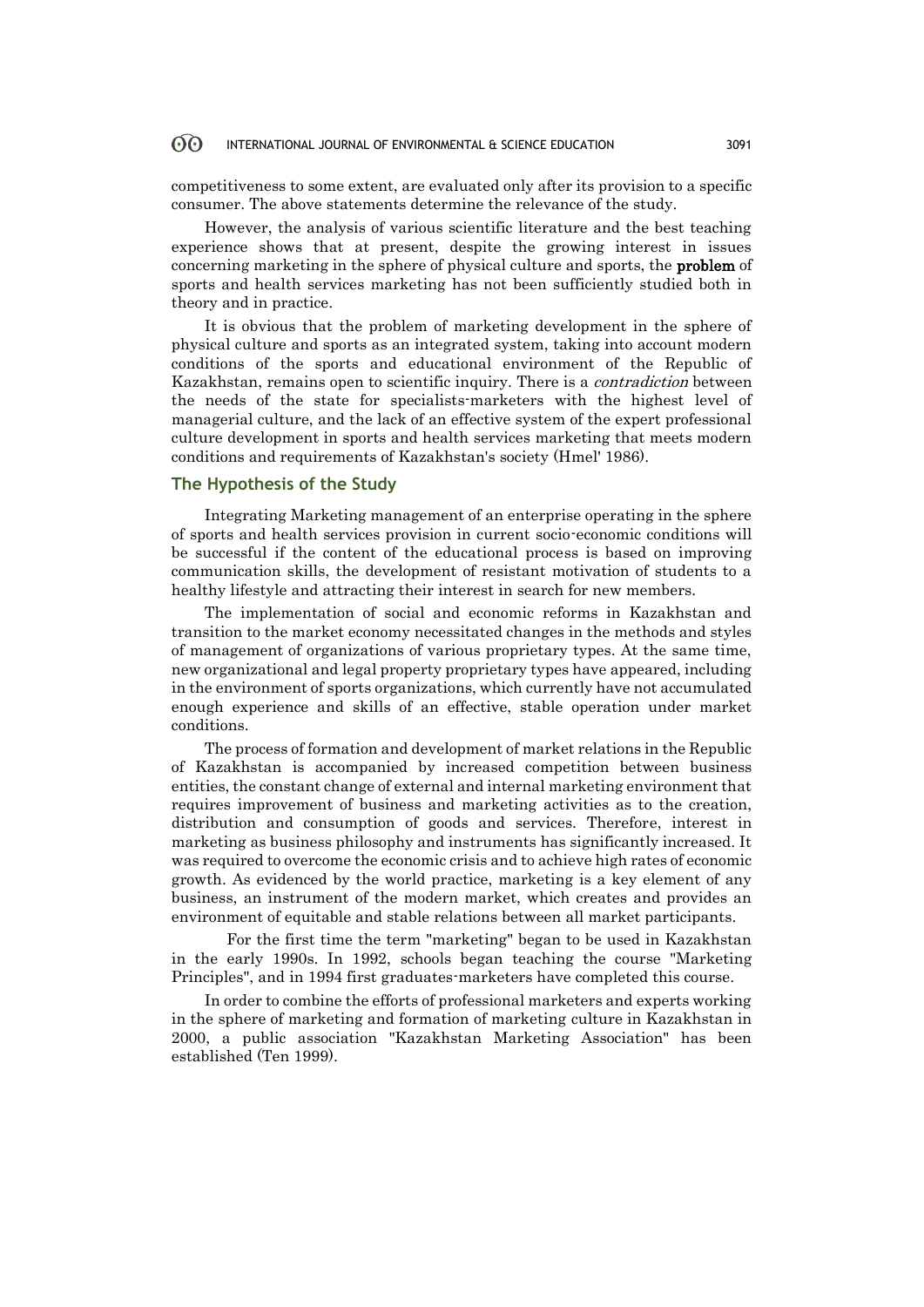Physical culture and sports in Kazakhstan present an independent branch of the economy, the main product of which is sports and health services, providing organizational forms of physical exercises and sports with various purposes.

The analysis of scientific literature showed that the service sector is a consolidated generalizing category, including the reproduction of various types of services provided by enterprises, organizations and individuals. In addition, the services contribute to the growth of technical labor equipment, the introduction of more advanced technologies, etc. A service is a highly relevant concept in modern society. The most important feature of the service sector of modern economy is its diversity.

Nowadays, the most common definitions of a service are as follows:

A service is an activity that does not create a standalone product, material object or material values.

A service is a beneficial action, deeds, acts or actions in general.

Services are intangible assets produced for marketing purposes (Koshaev 1999).

A service is a process, a series of actions. These actions can be an instrument for the value production, they can create a value, but they are not standalone values.

A service is a process that includes a series of (or some) intangible actions that occur, if necessary, in the interaction between customers and service personnel, physical resources, systems of an enterprise – a service provider. This process is aimed at solving the problems of a customer of a service (Hmel' 1986).

Thus, currently there is no universally accepted definition of a service.

Due to the complexity of the description of a service in general, we suppose that at the moment it is more convenient to use the definition of services by types, where we can define more clearly what a service is, and outline its range of action. The works of Stanton and Judd published in 1964 are among the first attempts to classify types of services. The ideas of these authors were further developed.

Stanton divides the services, provided on a commercial basis, into ten groups: services for the provision of housing; family maintenance (housing repair, landscape maintenance, household cleaning, etc.); recreation and entertainment; personal hygiene care (washing, dry cleaning, beauty services, etc.); medical and other health services; private education; services in the sphere of business and other professional services (legal, accounting, consulting, etc.); insurance and financial services; transport services; communications services (Stanton 2004).

R. Judd proposed his services classification scheme, highlighting three basic groups: services related to tangible goods owned and used by the customer, but not on the right of ownership; services related to tangible goods that are the customer's property; services not associated with tangible goods (Judd 1964).

C. Lovelock distinguished services upon the following characteristics: basic characteristics of demand; content and benefits; delivery procedures.

According to the UNO Classifier, a range of services includes 160 types of services divided into 12 main sections: business services – 46 industry-specific services; 25 types of communication services; 5 types of construction and engineering services; 5 types of distribution services; 5 types of educational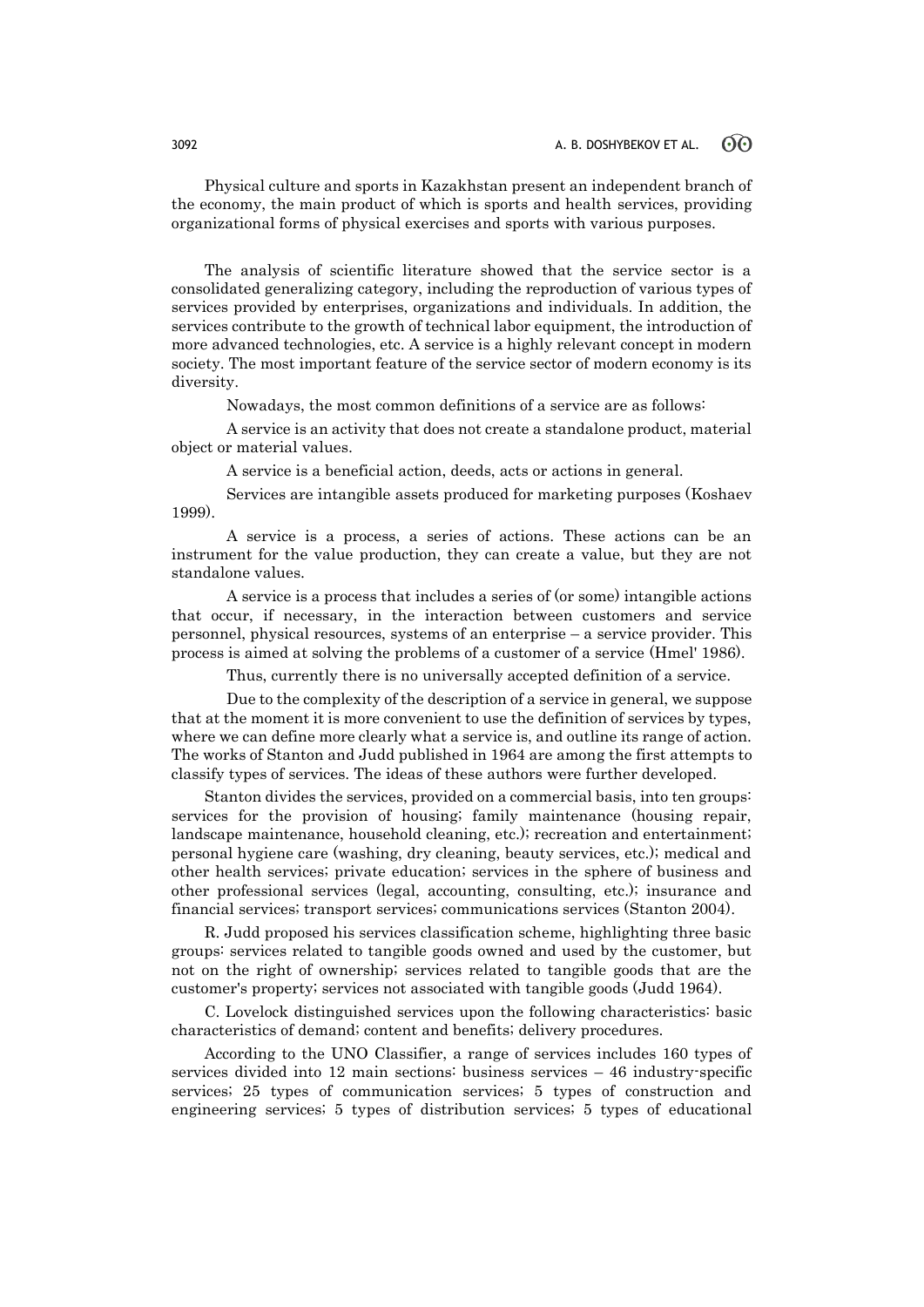#### 60 INTERNATIONAL JOURNAL OF ENVIRONMENTAL & SCIENCE EDUCATION 3093

services; 4 types of environmental protection services; 17 types of financial services, including insurance; 4 types of healthcare security and social services; 4 types of travel and tourism services; 5 types of recreation, cultural and sports services; 33 types of transport services; and other types of services. Even in this Classifier, as can be seen, those services, the type of which is difficult to determine, can be simply referred to the general group "Other services" (Gronroos 2007; Ambler 2000).

### **Research methods**

In this article the following research methods have been used: theoretical methods: an analysis and synthesis of scientific and methodical literature, the study of the official documents published in special periodicals, a historical-logical and comparative analysis, comparison, generalization, a system analysis, a system approach to modeling of specialist training for the sphere of physical culture and sports, designing the content of training.

In this article we were guided by methodological principles.

An axiological methodological principle. The term "axiology" was introduced into scientific circulation in 1902 by the French philosopher P. Lapi; in dictionaries this term is defined as the science of values (axiology).

The axiological principle allows to conduct the analysis of the development of sports and health services marketing from the perspective of health behavior and a healthy lifestyle.

Humanization of education involves the development of the educational system, recognizing the priority values – a personality of a teacher and students, a personality of a specialist and a sports and health services consumer, harmonization of their interests, relations and conditions for development and self-development. Personality-oriented pedagogy brings a person, his/her values, personal freedom, and an ability to predict and control him/herself to the forefront and requires the development of cooperation ideas (Spelstra 2005; Miller 2004).

A synergetic method is focused on the study of open systems, exchanging energy and information with the outside world. The system is considered from the perspective of self-control, self-organization and self-development. Synergetics is focused on the search for some universal evolutionary laws and self-organization of the existing systems of any nature.

## **Results**

Based on the study and analysis of scientific literature of foreign and Kazakh scientists on our research topic, the content analysis of the main category of our study "Marketing" has been conducted. Its results are presented below in Table 1.

This content analysis allows to clarify the content of marketing.

Thus, the above shows that the category of marketing is a multifaceted concept:

- a type of human activity,

- a social and administrative process,
- a complex system of production arrangement and distribution,
- market management by suppliers and customers,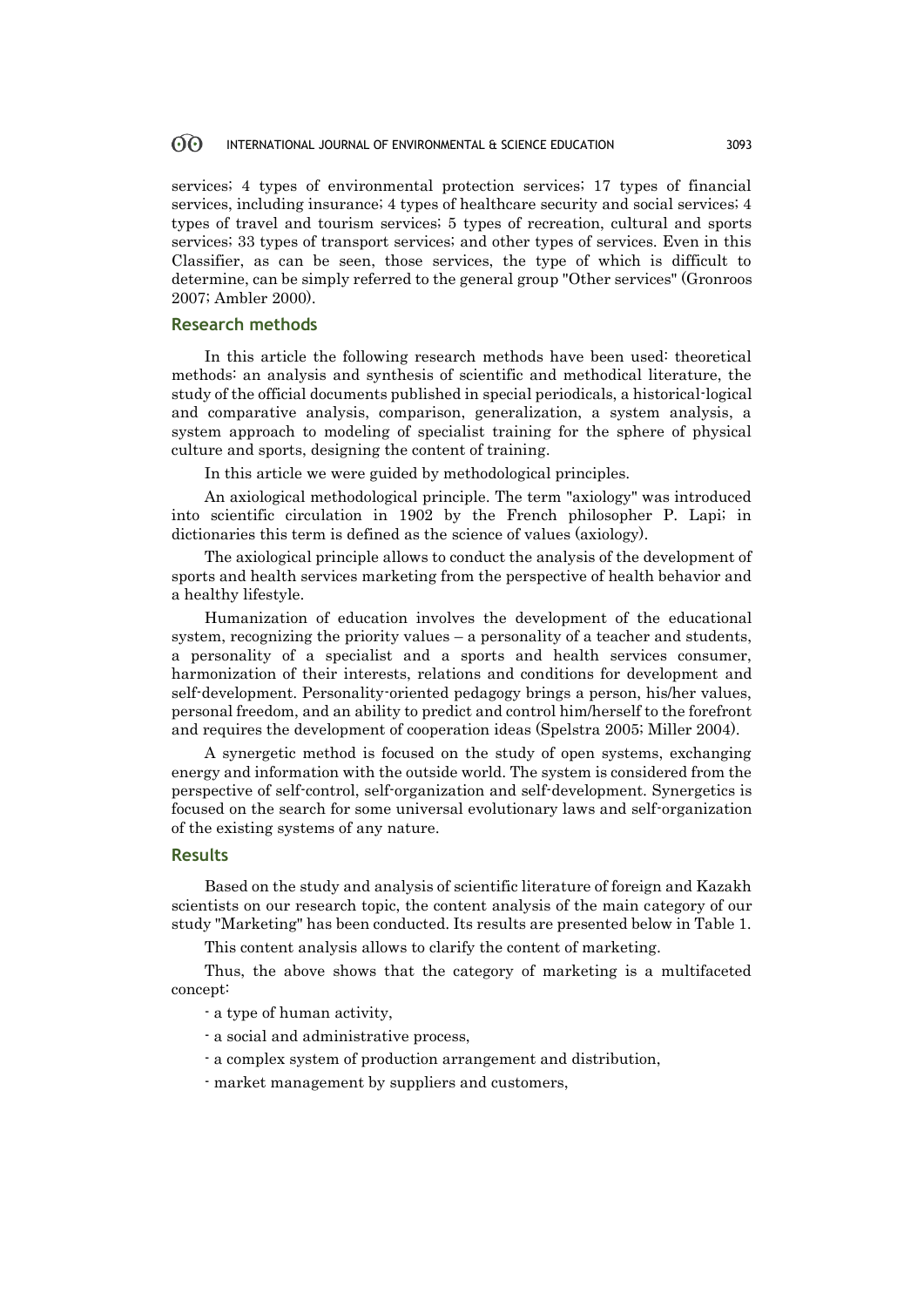**Table 1.** Content analysis of the concept "Marketing" in the studies of foreign and Kazakh scientists.  $\overline{\phantom{a}}$ 

| No.           | Authors                          | Content                                                                                                                |  |  |
|---------------|----------------------------------|------------------------------------------------------------------------------------------------------------------------|--|--|
| $\mathbf 1$ . | Kotler P. (1990)                 | Marketing as "a type of human activities aimed at                                                                      |  |  |
|               |                                  | meeting needs and wants through exchange".                                                                             |  |  |
| 2.            | Golubkov E.P. (1995)             | Marketing, upon its understanding, is a social and                                                                     |  |  |
|               |                                  | managerial process, where individuals or a group of                                                                    |  |  |
|               |                                  | people get everything they need through the creation of<br>products and their exchange.                                |  |  |
| 3.            | Kotler P. (1998)                 | Marketing (from an English world "market") is a complex                                                                |  |  |
|               |                                  | system of production and product distribution, focused on                                                              |  |  |
|               |                                  | meeting the needs of specific customers and making                                                                     |  |  |
|               |                                  | profits based on market research and forecasting, the                                                                  |  |  |
|               |                                  | study of internal and external environment of exporting                                                                |  |  |
|               |                                  | companies, the development of the strategy and tactics                                                                 |  |  |
|               |                                  | of behavior in the market with the use of marketing<br>programs.                                                       |  |  |
| 4.            | Naribaev K.N. (1999)             | The quality of educational services provided is a key                                                                  |  |  |
|               |                                  | factor of the marketing strategy. It is necessary to                                                                   |  |  |
|               |                                  | provide the conditions for receiving education of various                                                              |  |  |
|               |                                  | levels in accordance with individual intentions and                                                                    |  |  |
|               |                                  | capabilities.                                                                                                          |  |  |
| 5.            | Ten E.E. (1999)                  | Marketing has been and remains an empirical discipline,                                                                |  |  |
|               |                                  | thereby accurate decisions cannot be made in this<br>sphere.                                                           |  |  |
| 6.            | Esimzhanova S.P.                 | In the national economy marketing is the most dynamic                                                                  |  |  |
|               | (2001)                           | concept that has found its development both in theory                                                                  |  |  |
|               |                                  | and in practice. Some theoretical aspects and possibilities                                                            |  |  |
|               |                                  | of its use in practical activities of enterprises in various                                                           |  |  |
|               |                                  | sectors of economy are studied by Kazakh specialists and                                                               |  |  |
| 7.            |                                  | scientists.                                                                                                            |  |  |
|               | Dmitriev O.N. (2002)             | From a legal point of view, marketing means the market<br>management by suppliers of products and customers            |  |  |
|               |                                  | (including potential suppliers and customers) in terms of                                                              |  |  |
|               |                                  | onerous assignments of property rights to it.                                                                          |  |  |
| 8.            | Stepanova O.N.                   | "Marketing is a strategy and tactics of market activities                                                              |  |  |
|               | (2003)                           | of sports and health services organizations aimed at                                                                   |  |  |
|               |                                  | meeting the needs of people in physical activity and                                                                   |  |  |
| 9.            | The American                     | sports".<br>Marketing is a process of planning and implementation of                                                   |  |  |
|               | Marketing Association            | plans, pricing, promotion and implementation of ideas,                                                                 |  |  |
|               | (AMA) (Goldstein and             | distribution of goods and services through exchange that                                                               |  |  |
|               | Kataev 2004)                     | satisfies the aims of individuals and organizations                                                                    |  |  |
| 10.           | Lambin J.J.                      | Marketing is a social process aimed at satisfying the needs                                                            |  |  |
|               | (Burmenko,                       | and wants of people and companies by providing free                                                                    |  |  |
|               | Danilenko and                    | competitive exchange of goods and services which are of                                                                |  |  |
|               | Turenko 2004)<br>Pankrukhin A.P. | value to the buyer.                                                                                                    |  |  |
| 11.           | (2005)                           | Marketing is a market philosophy, strategy and tactics of<br>thinking and action of market participants: including not |  |  |
|               |                                  | only manufacturers and intermediaries in commercial                                                                    |  |  |
|               |                                  | activities, but also consumers, suppliers, practical                                                                   |  |  |
|               |                                  | economists, scientists, entire organizations and even                                                                  |  |  |
|               |                                  | government authorities.                                                                                                |  |  |
| 12.           | Orazbaeva K.N.                   | Marketing is a method of meeting the needs of consumers                                                                |  |  |
|               | (2007)                           | on the basis of comprehensive market research, as well as<br>a conception aimed at making profits by improving the     |  |  |
|               |                                  | competitiveness. Marketing has two aspects - a                                                                         |  |  |
|               |                                  | conception and actions.                                                                                                |  |  |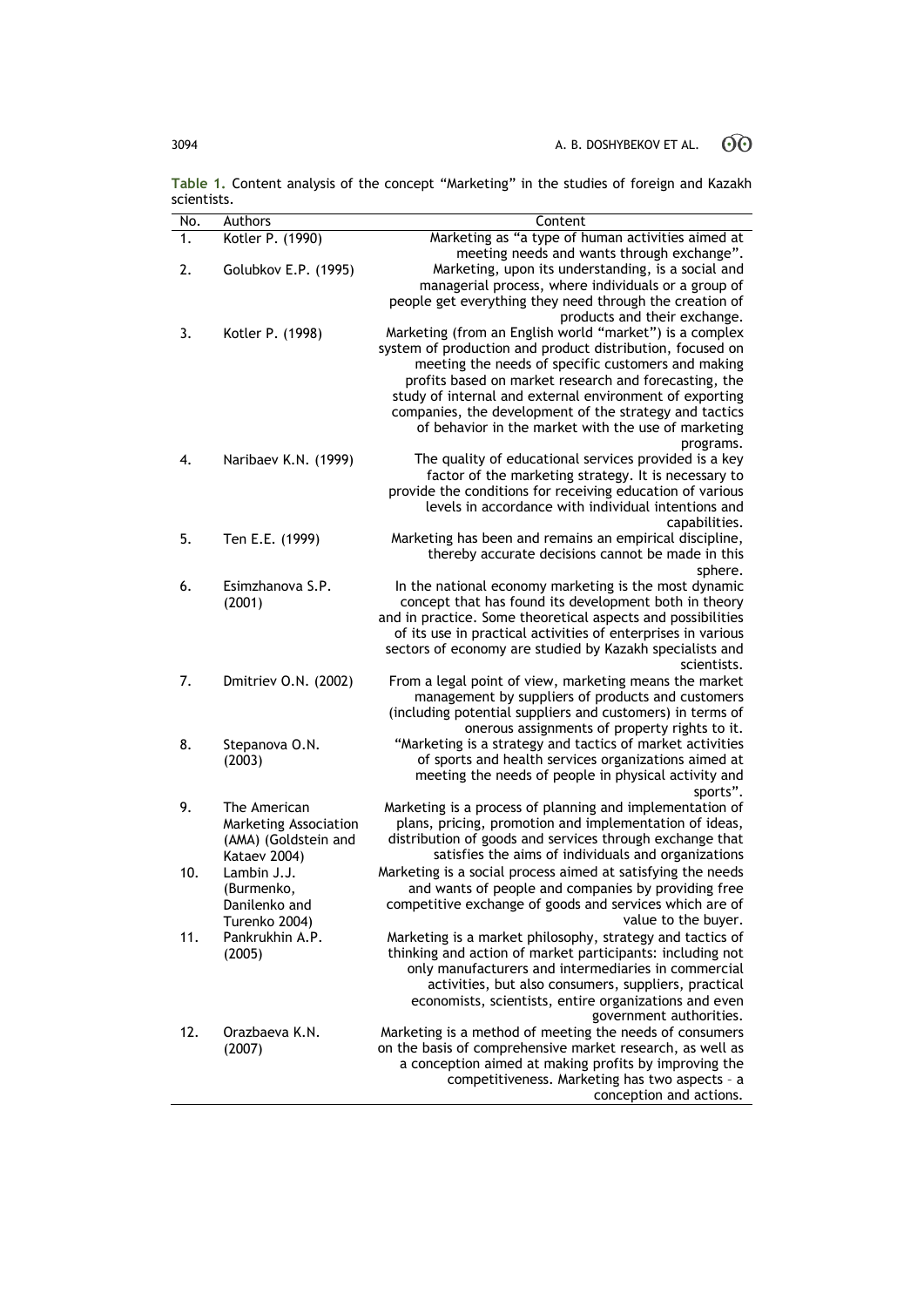#### $60^{\circ}$ INTERNATIONAL JOURNAL OF ENVIRONMENTAL & SCIENCE EDUCATION 3095

|                            | Table 1. Continued                                                 |                                                                                                                                                                                                                           |  |  |  |
|----------------------------|--------------------------------------------------------------------|---------------------------------------------------------------------------------------------------------------------------------------------------------------------------------------------------------------------------|--|--|--|
| No.                        | <b>Authors</b>                                                     | Content                                                                                                                                                                                                                   |  |  |  |
| $\overline{13}$ .          | Zubarev U.A.,<br><b>Suchilin</b><br>A.A.,<br>Shamardin A.I. (2013) | Sports marketing is an exclusively integral part of the<br>overall marketing, characterized by its own specific<br>features and peculiarities. One of the benefits of sports                                              |  |  |  |
|                            |                                                                    | marketing is working with such special objects (entities)<br>and relations as fans; sponsors; buy/sell of athletes; mass<br>sport; elite sport; sports business; healthy lifestyle, etc.                                  |  |  |  |
| Ochirov I.M. (2014)<br>14. |                                                                    | Marketing is a multi-faceted concept; upon its broad<br>understanding, marketing in the sphere of physical<br>culture and sports can be defined as a market-oriented<br>sports movement management system. As such, it is |  |  |  |
|                            |                                                                    | aimed at the identification, formation, increase and most<br>complete satisfaction of current and future sports<br>interests and needs of the population.                                                                 |  |  |  |

- a strategy and tactics of market activities of sports and health organizations,

- a process planning and implementation of plans, pricing,

- a market philosophy, strategy and tactics of thinking and actions of market participants,

- a market-oriented sports movement management system.



**Figure 1.** Multifaceted nature of the concept "marketing"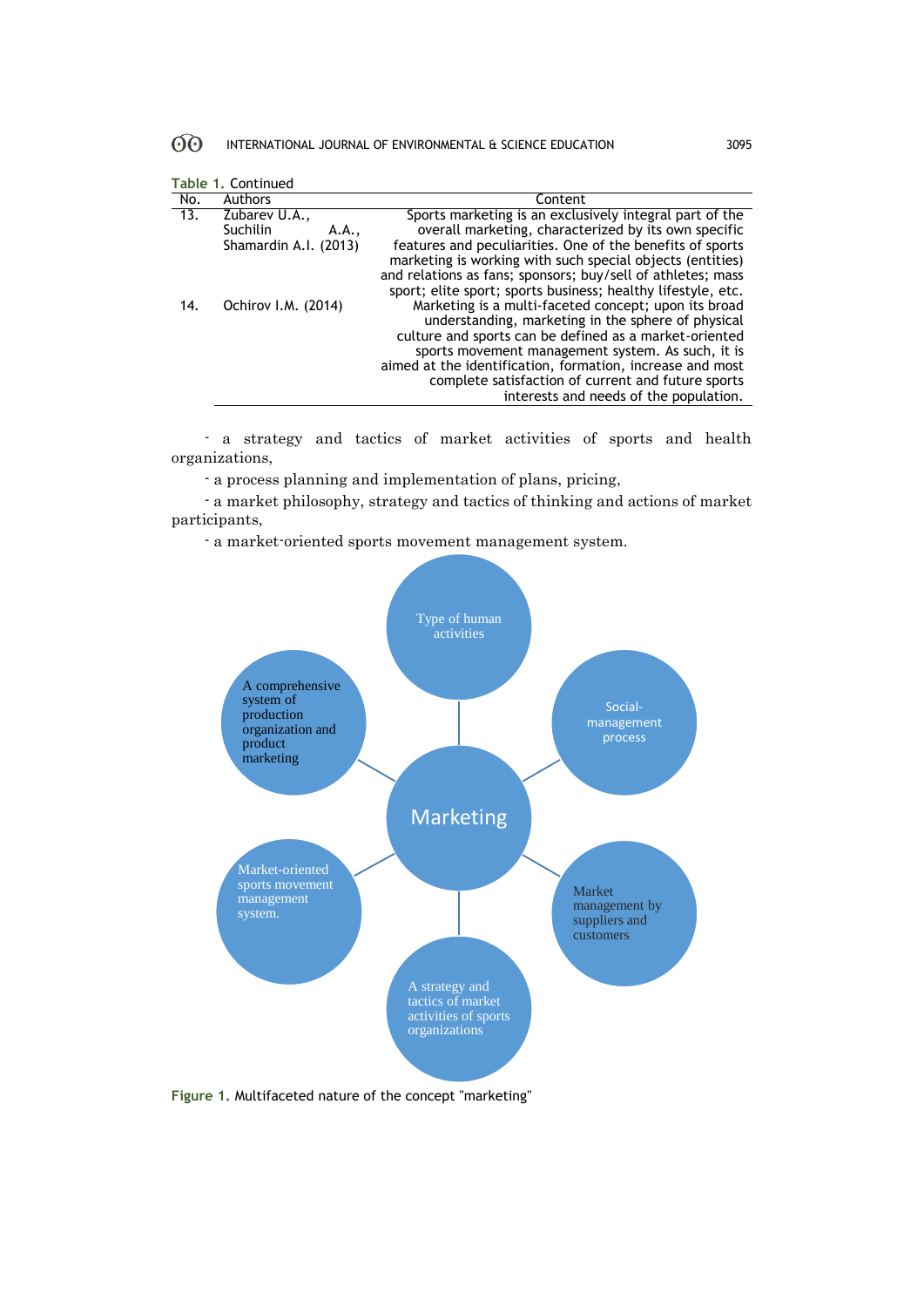Based on the foregoing, we can conclude that marketing in the sphere of physical culture and sports is a market-oriented management system aimed at meeting the needs of specific consumers.

As a solution to the problem of training of marketing specialists in the sphere of physical culture and sports, we have developed a special course "Sports and Health Services Marketing in Kazakhstan and Abroad", designed not only for students majoring in "Physical Culture and Sport", but also for coaches, organizers, professionals working in the sphere of physical culture and sports.

The aim of the course is to learn to use developments of product positioning sports and health industry in order to achieve and preserve market consumers, making profits, as well as to be able to use the information at work, to carry out marketing research and make the analysis of its results.

Objectives of the course are as follows: to understand the role of marketing in the development and provision of sports and health services on the market; to have an understanding of a complex, functions, purposes and principles of sports marketing; to assess the impact of external and internal factors on the marketing environment of a sports company; to know the basic techniques of positioning of sports and physical training services and goods.

| No.          | <b>Topics</b>                                     | Lectures  | Graduate student's |
|--------------|---------------------------------------------------|-----------|--------------------|
|              |                                                   |           | individual work,   |
|              |                                                   | Practical | including under    |
|              |                                                   | training  | supervision of a   |
|              |                                                   |           | teacher            |
| $\mathbf{1}$ | Methodological fundamentals of marketing in the   | 1/1       | 1/1                |
|              | sphere of physical culture and sports             |           |                    |
| 2            | Marketing genesis and development                 | 1/1       | 1/1                |
| 3            | Types of marketing                                | 1/1       | 1/1                |
| 4            | Entrepreneurship basics in sport                  | 1/1       | 1/1                |
| 5            | Sports and health services                        | $1/-$     | 1/1                |
| 6            | Foreign sports marketing model                    | $1/-$     | 1/1                |
| 7            | Business competition in the sports and health     | 1/1       | 1/1                |
|              | services market: types, features, strategies      |           |                    |
| 8            | Marketing activities in the sphere of sports and  | 1/1       | 1/1                |
|              | health services as an object of management        |           |                    |
| 9            | An image of a company's chief executive and       | 1/1       | 1/1                |
|              | corporate culture as a means of achieving         |           |                    |
|              | company's marketing goals.                        |           |                    |
| 10           | The quality of sports and health services in      | 1/1       | 1/1                |
|              | marketing                                         |           |                    |
| 11           | Competition and competitiveness of sports and     | 1/1       | 1/1                |
|              | health services                                   |           |                    |
| 12           | Market research in the sphere of physical culture | 1/1       | 1/1                |
|              | and sports                                        |           |                    |
| 13           | Sports and health services marketing in foreign   | 1/1       | 1/1                |
|              | countries                                         |           |                    |
| 14           | Sports and health services<br>marketing<br>in     | 1/2       | 1/1                |
|              | Kazakhstan                                        |           |                    |
| 15           | Promotion of services in the sphere sports and    | 1/2       | 1/1                |
|              | health services                                   |           |                    |
|              | In total:                                         | 15        | 15/15              |

**Table 2.** Thematic plan of the special course "Sports and Health Services Marketing in Kazakhstan and Abroad"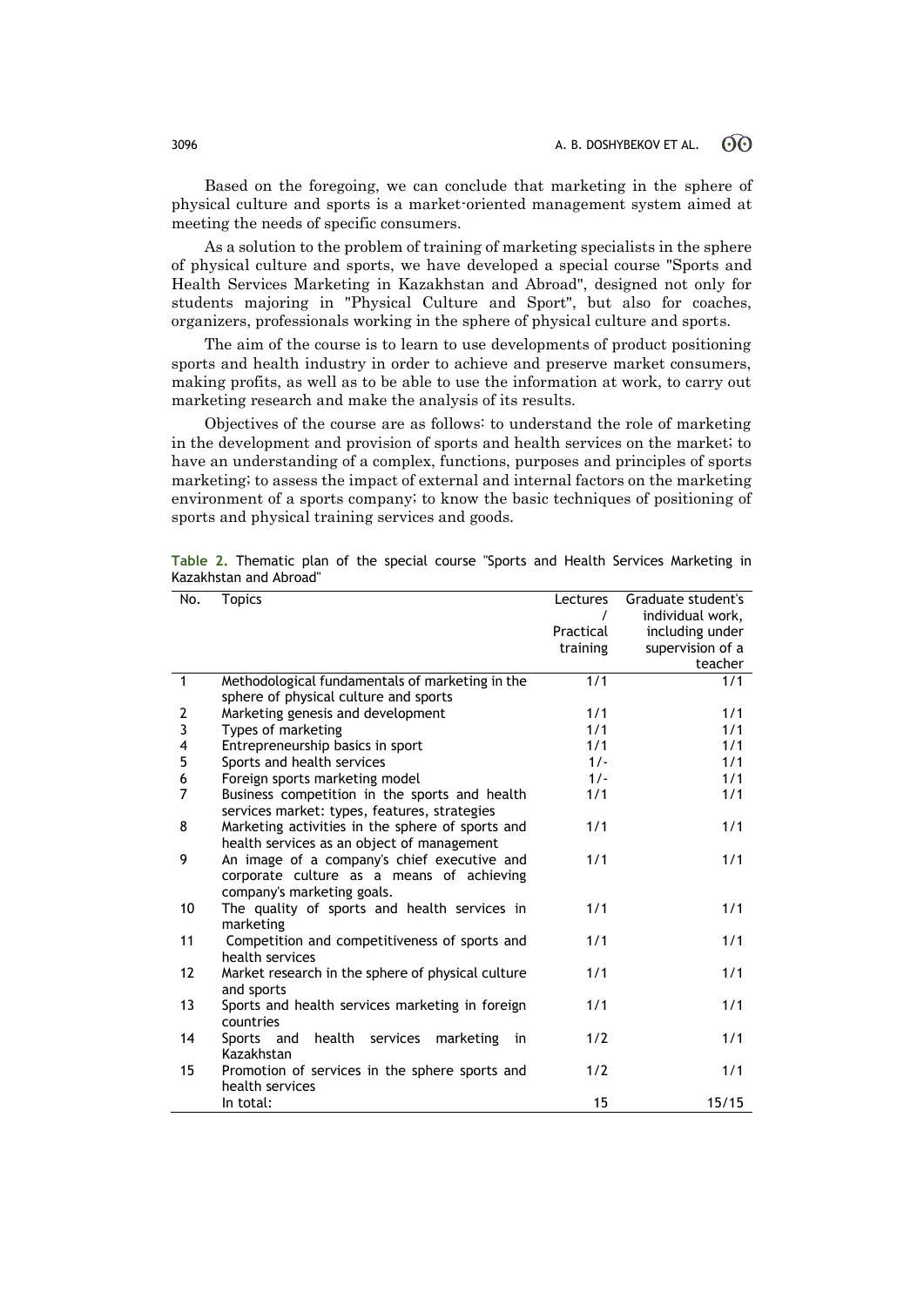#### $\odot$ INTERNATIONAL JOURNAL OF ENVIRONMENTAL & SCIENCE EDUCATION 3097

The course lasts for 1 credit, including 15 hours of lectures, practical classes and 30 hours of students' individual work including under supervision of a teacher.

## **Discussion**

In the sphere of sports and health services, the human factor is of particular importance (the appearance of an instructor-coach, his/her physical condition). Experts say that motivation of employees is an important element of management in services business. Maintaining a high level of motivation and morale is an important process for corporate governance.

Marketing activities to meet customer demand for sports and health services characterizes a manager (a director, a teacher-coach) as a subject of the sports and health services marketing system concerning service provision, types of activity and cost labor parameters.

## **Conclusion**

The analysis of the scientific literature shows that the physical culture sphere should be considered taking into account the social impact on the formation of social relations, emotional, psychological climate, etc. Obviously, funds invested in physical culture and sports are long-term economic investment in human capital, the result of which can be used by society for a long time.

The market size and structure of demand for sports and health goods and services depend on consumer behavior, its preparedness. In modern conditions, when market linkages are based on market economic laws, but most of society, except for people with high incomes, used to receive all services on a free-of-charge basis, there are contradictions between supply and demand.

The mechanism for state policy implementation in the sports and health services environment includes a system of training of specialists with knowledge of history, theory and organization of physical culture and sports and other special expertise, as well as in accordance with the demand of the time, knowledge of fundamentals of economy, management and marketing in relation to the sphere of physical culture and sports.

In this context, the study of the developed special course "Sports and Health Services Marketing in Kazakhstan and Abroad" becomes particularly relevant not only for students majoring in "Physical Culture and Sport", but also for coaches, organizers, professionals working in the sphere of physical culture and sports.

Given the above it can be stated that full participation of employees in the management of demand for services provided is an important factor in enhancing the competitiveness of sports organizations and a necessary condition for development of the industry as a whole. Therefore, attraction of employees to participate in marketing activities should be an essential element in the personnel policy of sports organizations, while training of specialists for effective management of demand for services should be a task of vocational education in the sphere of physical culture and sports.

### **Disclosure statement**

No potential conflict of interest was reported by the authors.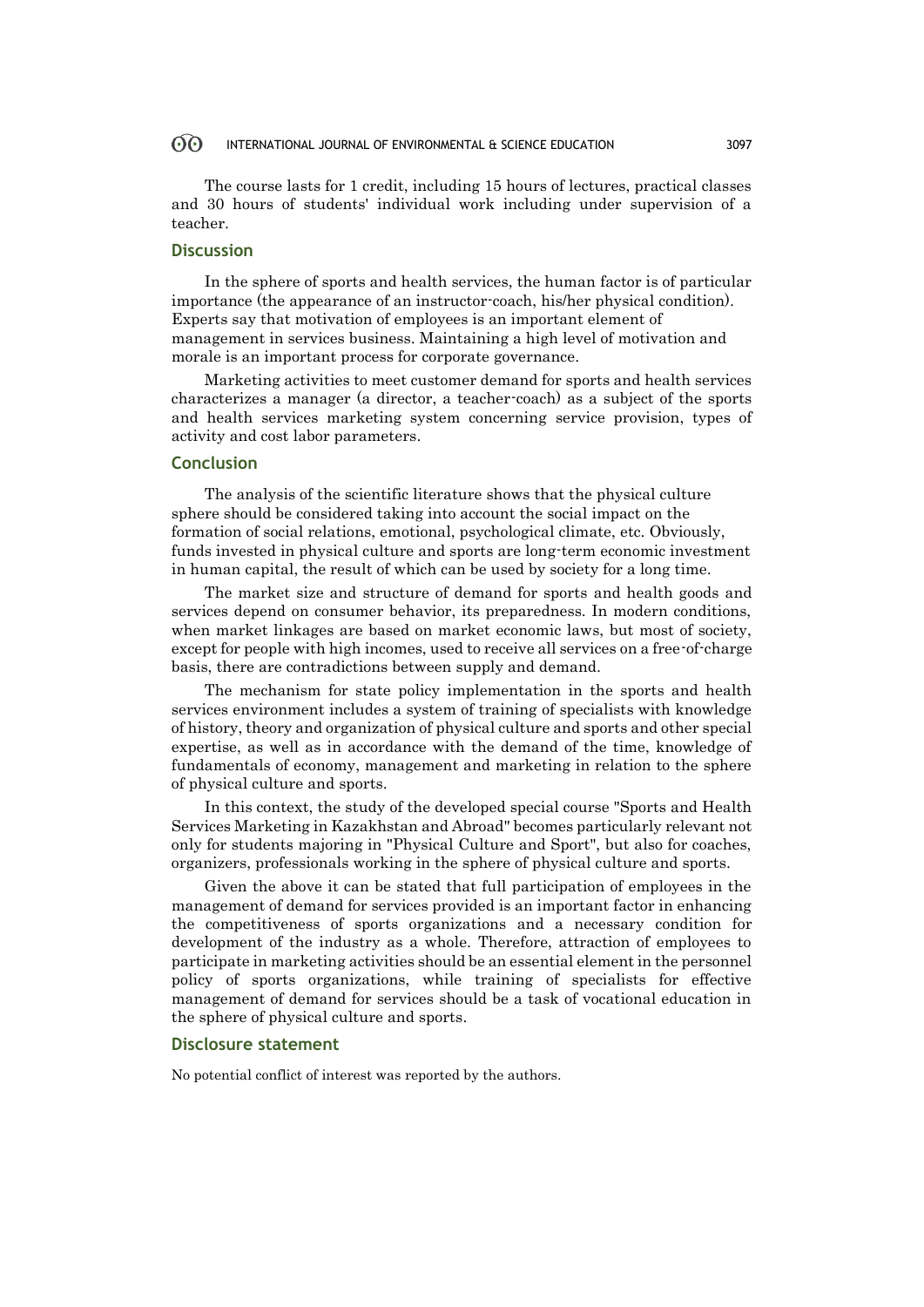### **Notes on contributors**

Aidyn Bagdatovich Doshybekov, , holds a PhD in science education and now is an associate professor at Kazakh Sports and Tourism Academy, Almaty, Kazakhstan.

Sabit Akimbaevich Abildabekov holds a PhD in science education and now is an associate professor at Kazakh Sports and Tourism Academy, Almaty, Kazakhstan.

Medet Imanbekovich Kasymbaev holds a PhD in science education and now is an associate professor at Staff Training Center "ORLEU", Almaty, Kazakhstan.

Gulzhan Maulsharifkyzy Berekbusynova holds a PhD in science education and now is an associate professor at Kazakh Sports and Tourism Academy, Almaty, Kazakhstan.

Erdos Bagdatovich Niyazakynov holds a PhD in science education and now is an associate professor at Kazakh State Women's Pedagogical University, Almaty, Kazakhstan.

### **References**

- Ambler, T., (2000). Practical Marketing (Trans. from English). Saint Petersburg: Publishing house "Piter".
- Burmenko, T.D., Danilenko N.N. and Turenko, T.A. (2004). Service Sphere in Modern Society: Economics, Management, Marketing. Irkutsk: BGUEP.
- Dmitriev, O.N., (2002). System Marketing Basics: T.I. System Marketing. Moscow: Publishing House "Gnome and D".
- Esimzhanova, S.R., (2001). Features of Marketing Development in the Transition Economy of Kazakhstan. Bulletin of the Kazakh State University. Economic Series, 2-3. Retrieved April, 2016, from http://lib.kazsu.kz/libr/vestnik/ECONOM/YEAR01/N2-3/18.HTM.
- Goldstein, G.Y. and Kataev, A.V. (2004). Marketing. Taganrog: Taganrog State University of Radio Engineering.
- Golubkov, E.P., (1995). Marketing: Strategies and Plans, Structures. Moscow: Delo Ltd.
- Gronroos, C., (2007). Service Management and Marketing: Customer Management in Service Competition (3rd ed.). John Wiley & Sons, Inc.
- Hmel', N.D., (1986). Features of Management of Pedagogical Process in a Comprehensive School. Almaty: Mektep.
- Judd, R., (1964). The Case for Redefining Services. Journal of Marketing, 28(1), 58-59.
- Koshaev, M.N., (1999). An Impact of Physical Training Improvement on Production Economy (pp: 131- 145), in: Collection of Scientific-Methodical Articles "The Organization and Economy of Physical Culture and Sport", Almaty.
- Kotler, P., (1990). Marketing Essentials. Moscow: Progress.
- Kotler, P., (1998). Marketing Management (Trans. from English). Saint Petersburg: Piter.
- Lovelock, C., (2005). Service Marketing: Personnel, Technologies, Strategies. Publishing House "Williams".
- Message of President Nursultan Nazarbayev to the People of Kazakhstan "Kazakhstan's Way 2050: Common Goal, Common Interests, Common Future", 2014. Retrieved April, 2016, from ehistory.kz/ru/photosets/view/86.
- Miller, C., (2004). Submission Fighting and the Rules of Ancient Greek Wrestling. Retrieved April, 2016, from http://judoinfo.com/research8.pdf
- Naribaev, K.N., (1999). Marketing Strategy in University Education. KazGU Bulletin. Economic Series, 3. Retrieved April, 2016, from http://lib.kazsu.kz/libr/vestnik/ECONOM/YEAR99/N3/1.HTM.
- Ochirov, I.M., (2014). Marketing in the Sphere of Physical Culture and Sports. Bulletin of the Buryat State University, 5: 98.
- Orazbaeva, K.N., (2007). Marketing: Tutorial. Almaty.
- Pankrukhin, A.P., (2005). Marketing: Manual for Students Majoring in 061500 "Marketing" (3rd ed.). Moscow: Omega-L.